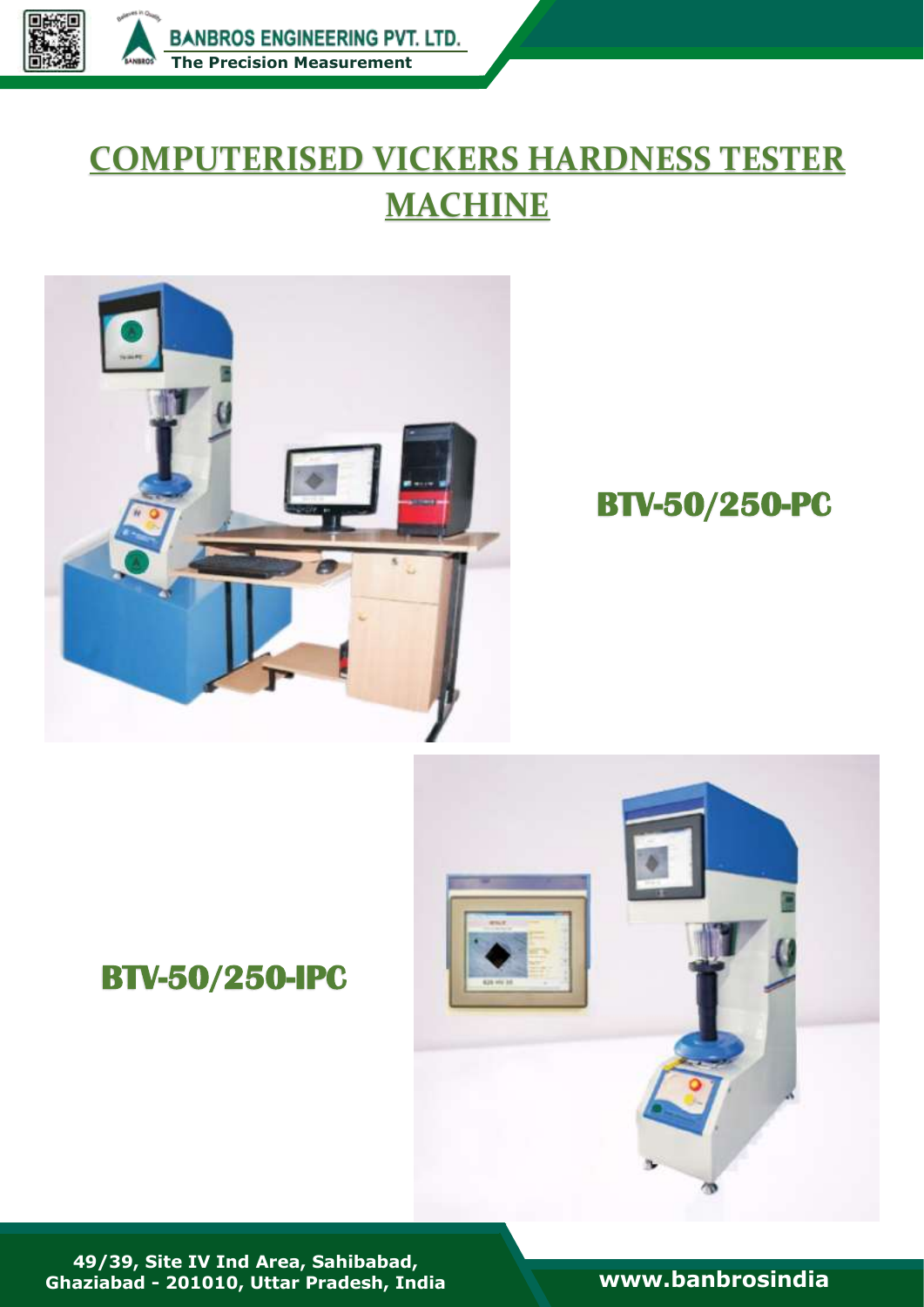

**People**

### **DESCRIPTION: -**

Computerized Vickers / Brinell Hardness tester has a C type load frame. The job is positioned on the test table and lifted by the hand wheel to set focal point. Required load is applied on the job and removed by motorized system. After indexing the plate , optics will come in place of indentation & will transfer the image of indentation to Camera. The image is further digitalized and processed by PC/ TPC for measurement. The diagonal / diameter of the image can be measured automatically / semi automatically / manually to get Vickers / Brinell Hardness value.

### **FEATURES: -**

- Fully computerized system for indentation measurement and display.
- Accurate measurement of Vickers / Brinell Hardness through matched Optics, CCD Camera, hardware and software using advanced image processing technologies.
- Wide range of testing
- High accuracy & confirms to related to IS & ISO standard
- Windows based software system.
- Three modes of measurement, manual, semi auto and auto
- In auto mode the image is scanned for measurement and hardness is displayed automatically.
- In Semi automatic mode curser is to click on the indentation to get the hardness value.
- In manual mode curser is to be matched to the diagonal / diameter of the indentation to get the hardness value.
- Calibration mode is provided with password protection.
- Batch testing facility is provided.

The test report consists of Machine, sample and test details along with

- Mean Diagonal / diameter
- Vickers / Brinell Hardness value
- Bitmap image
- Low / high limits acceptance and accept or reject status

#### **TECHNICAL SPECIFICATIONS: -**

| <b>DESCRIPTION</b>                 | <b>BTV-50-PC</b>                 | BTV-50-IPC         | <b>BTV-250-PC</b>                                                                  | <b>BTV-250-IPC</b>                                                                 |  |  |
|------------------------------------|----------------------------------|--------------------|------------------------------------------------------------------------------------|------------------------------------------------------------------------------------|--|--|
| Loads (Kgf.)                       | 5, 10, 20, 30 & 50               | 5, 10, 20, 30 & 50 | 5, 10, 20, 30 & 50<br><b>For Vickers</b><br>62.5, 187.5, 250<br><b>For Brinell</b> | 5, 10, 20, 30 & 50<br><b>For Vickers</b><br>62.5, 187.5, 250<br><b>For Brinell</b> |  |  |
| <b>Maximum Test height</b><br>(mm) | 200 mm                           | 200 mm             | 200 mm                                                                             | 200 mm                                                                             |  |  |
| Depth of throat (mm)               | 150 mm                           | <b>150 mm</b>      | 150 mm                                                                             | 150 mm                                                                             |  |  |
| <b>Weight Approx. (Kgf)</b>        | 180                              | 180                | 180                                                                                | 180                                                                                |  |  |
| Dimension L x W x H mm             | 660x180x850 mm                   | 660 x 250 x 850 mm | 660 x 250 x 850 mm                                                                 | 660 x 250 x 850 mm                                                                 |  |  |
| <b>Connected load</b>              | 0.1 KVA, 1 Phase AC, 220V, 50 Hz |                    |                                                                                    |                                                                                    |  |  |